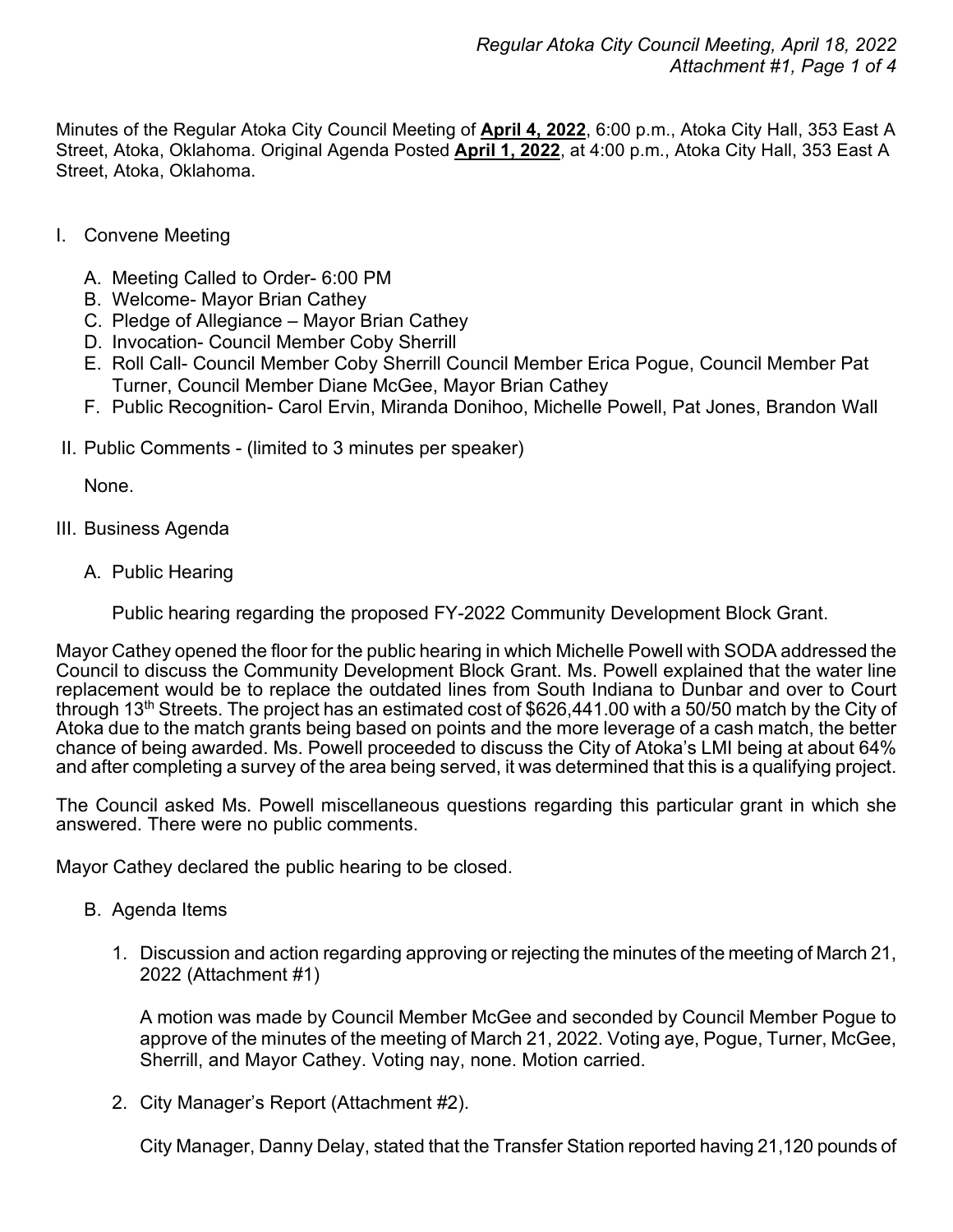refuse accepted during the first day of City Cleanup.

A motion was made by Council Member McGee and seconded by Council Member Pogue to approve the City Manager's report. Voting aye, Turner, McGee, Sherrill, Pogue, and Mayor Cathey. Voting nay, none. Motion carried.

3. Discussion and action on approving or rejecting the blanket purchase orders for the City of Atoka. (Attachment #3)

A motion was made by Council Member Pogue and seconded by Council Member McGee to approve the blanket purchase orders to the City of Atoka. Voting aye, McGee, Sherrill, Pogue, Turner, and Mayor Cathey. Voting nay, none. Motion carried.

4. Discussion and action regarding approving or rejecting the recommendation from the Atoka Planning Commission regarding the application from Jane Neal for a re-zoning request for property located at 859 S California Ave. Atoka, OK from as R-1 Single Family Residential District to C-3 General Commercial District. (Attachment #4)

The Council discussed the request of rezone presented to the Planning Commission.

A motion was made by Council Member Sherrill and seconded by Council Member McGee to approve of the Planning Commission's recommendation and deny the application from Jane Neal for a re-zoning request for property located at 859 S California Ave. Atoka, OK from as R-1 Single Family Residential District to C-3 General Commercial District. Voting aye, Sherrill, Pogue, Turner, McGee, and Mayor Cathey. Voting nay, none. Motion carried.

5. Discussion and possible action to approve or deny the City Council to change the name of the basketball courts to the Choctaw name "Hitoka (he-toh-ka) Atoli (ah-toh-le)" which translates to ball ground or a place to play ball. – Council Member Diane McGee (Attachment #5)

Council Member McGee explained that the names of the parks are not changing; they will remain to be Johnson Park and  $45<sup>th</sup>$  Infantry Park. The change will be placing signs, if approved, at the basketball courts located at each of the mentioned parks that will be printed in the Choctaw language as approved by the Choctaw Nation's language department. The funds to refurbish these courts were part of the quarterly sales tax the City receives from the Choctaw Nation.

A motion was made by Mayor Cathey and seconded by Council Member Pogue to approve the City Council to place signs at the basketball courts of both Johnson and 45<sup>th</sup> Parks that say: "Hitoka (he-toh-ka) Atoli (ah-toh-le)" which translates to ball ground or a place to play ball in the Choctaw language. Voting aye, Pogue, Turner, McGee, Sherrill, and Mayor Cathey. Voting nay, none. Motion carried.

6. Discussion and action on adopting or rejecting Resolution 2022-07; a Resolution on Leveraged Funds for the FY2022 Community Development Block Grant (Attachment #6)

A motion was made by Council Member McGee and seconded by Council Member Pogue to adopt Resolution 2022-07; a Resolution on Leveraged Funds for the FY2022 Community Development Block Grant which is a 50% match of the grant amount. Voting aye, Turner, McGee, Sherrill, Pogue, and Mayor Cathey. Voting nay, none. Motion carried.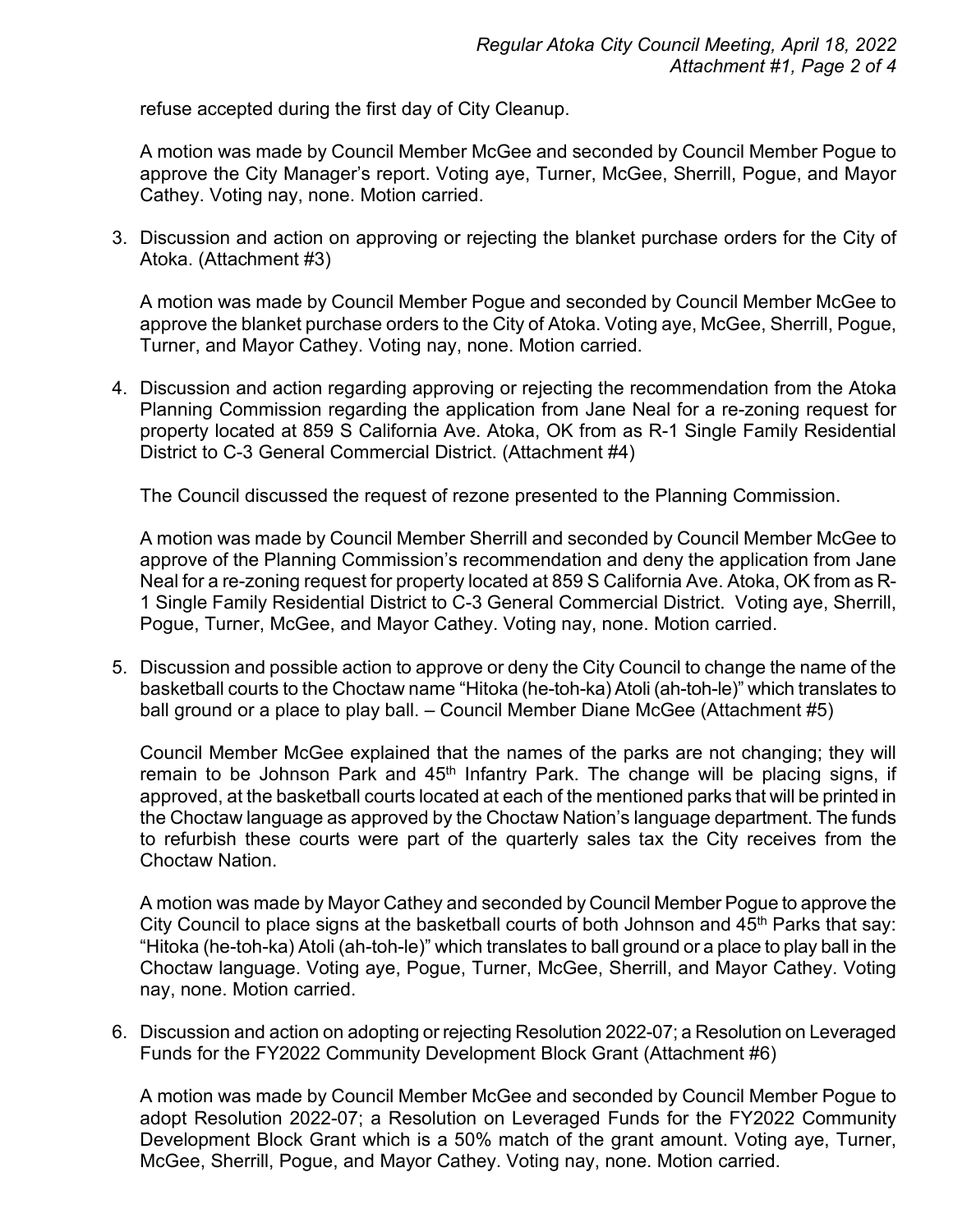7. Discussion and action regarding approving or denying the purchase of both, water and sewer pipe, for the downtown project using the funds previously encumbered out of the Capital Improvement Fund in the amount of \$47,086.20. – City Manager (Attachment #7)

A motion was made by Council Member Pogue and seconded by Council Member Sherrill to approve the purchase of both, water and sewer pipe, for the downtown project using the funds previously encumbered out of the Capital Improvement Fund in the amount of \$47,086.20. Voting aye, McGee, Sherrill, Pogue, Turner, and Mayor Cathey. Voting nay, none. Motion carried.

- C. Public Requested Agenda Items
- IV**.** Consent Agenda Items

None.

V. Executive Session

None.

VI. New Business

The council addressed two items that were not placed on the agenda for the April 4, 2022 meeting in time, and will be added to the April 18, 2022 agenda as well:

1. Discuss and take action on approval of Mayor signing all application documents including Citizens Participation Plan

A motion was made by Council Member Sherrill and seconded by Council Member McGee to approve the Mayor to sign all application documents including the Citizens Participation Plan with SODA. Voting aye, Sherrill, Pogue, Turner, McGee, and Mayor Cathey. Voting nay, none. Motion carried.

2. Discuss and take action on Southern Oklahoma Development Association (SODA) Administering your grant if awarded.

A motion was made by Council Member McGee and seconded by Council Member Sherrill to approve Southern Oklahoma Development Association (SODA) to administer our grant, if awarded. Voting aye, McGee, Turner, Pogue, Sherrill, and Mayor Cathey. Voting nay, none. Motion carried.

## VII. Council Comments

Council Member Pogue commented on the City Hall building being painted.

VIII. Adjournment

A motion as made by Council Member Sherrill and seconded by Mayor Cathey to adjourn this meeting at 6:23 PM. Voting aye, Sherrill, Pogue, Turner, McGee, and Mayor Cathey. Voting nay, none. Motion carried.